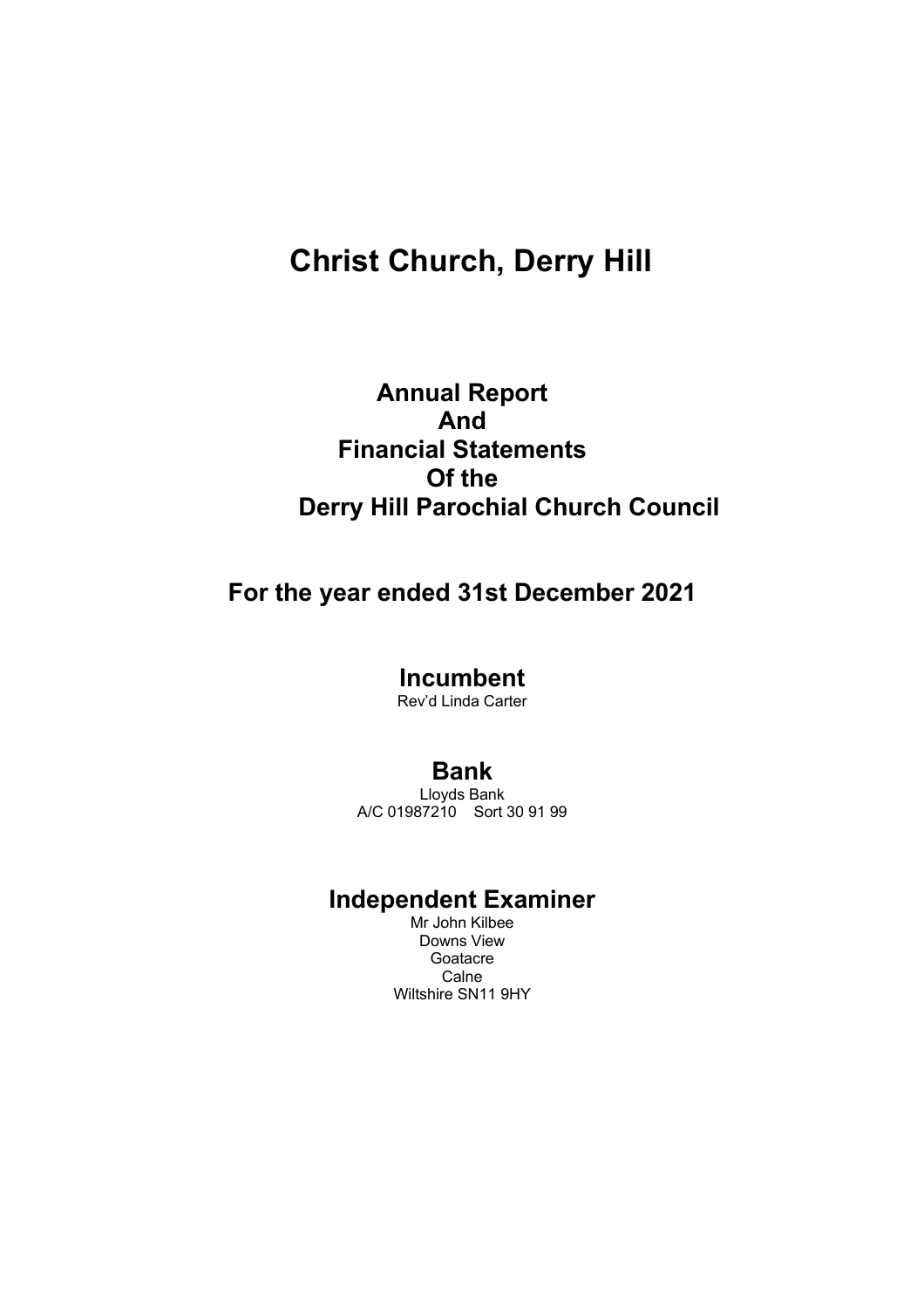# **Annual Report**

### **Administrative Information**

Christ Church is part of the Marden Vale Benefice of churches within the Deanery of Calne. The Parochial Church Council (PCC) shares its responsibilities with other churches in the group.

The PCC is a charity exempted from registration with the Charity Commission.

|                                             |           | PCC members who have served during 2021 and up to the date of this report are: |
|---------------------------------------------|-----------|--------------------------------------------------------------------------------|
| Incumbent:                                  |           | Reverend Linda Carter                                                          |
| <b>Church Wardens:</b>                      |           | Mr Peter Rigby                                                                 |
|                                             |           | Mrs Deirdre Lias                                                               |
| <b>Representative on the Deanery Synod:</b> |           | Vacant                                                                         |
| <b>Elected Members:</b>                     |           | Marchioness of Lansdowne                                                       |
|                                             |           | Mrs Carol Rigby                                                                |
|                                             |           | Mr Mike Summers                                                                |
|                                             |           | Mr Ian Liddle                                                                  |
|                                             | Secretary | Mrs Jennie Leddra                                                              |
|                                             | Treasurer | Mr Peter Roycroft                                                              |
|                                             |           |                                                                                |

#### **Structure, Governance and Management**

The method of appointment of PCC members is set out in the Church Representative Rules. All Church attendees are encouraged to register on the Electoral Roll and stand for election to the PCC.

#### **Objectives and Activities**

Christ Church PCC has the responsibility of cooperating with the incumbent in promoting in the ecclesiastical parish the whole mission of the Church, pastoral, evangelistic, social and ecumenical. It also has maintenance responsibility for the Church complex of Christ Church.

### **Church Attendance**

Details reported separately

### **Review of the year**

Details reported separate

### **Financial Review**

#### **Reserves Policy**

There is a specific PCC policy to retain a minmum of £5,000 in the Lloyds Bank current account to cover day to day needs of the parish, and also to cover any unexpected outlay. There are no specific PCC policies relating to:

Whether all Restricted Funds (other than Investments) should be held in the CCLA deposit.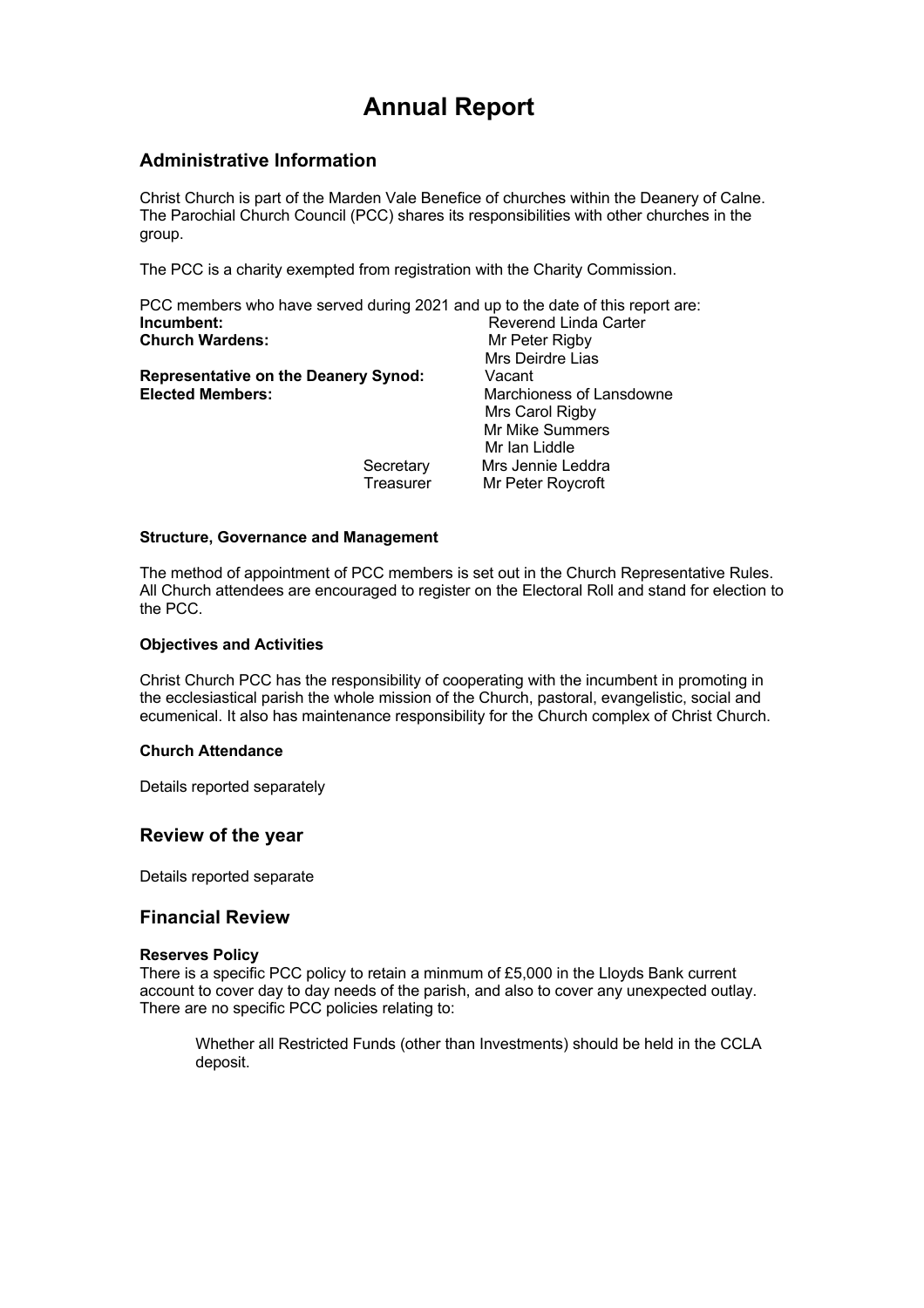# **Annual Report (continued)**

#### **Total Reserves Position**

During the year, total Funds (both Unrestricted and Restricted) increased by £2,439 from £22,523 to £24,962 (2020: increased by £2,108). There are payments due following the required faculties from Salisbury for new carpet, refurbishment of a churchyard bench and painting of external doors. There is also a repair required to the churchyard wall, once again dependent upon a faculty. The Liabilities which are all arrears of Fairer Share payments now amount to £56,779 (2020: £45,017). The Reserves and Funds position less Liabilities remains negative and might even be called precarious and is not helped by the fact that the share has been increased despite the church having been closed on occasion, and the weekly services becoming fortnightly. Although the Diocese is not likely to demand immediate payment of these arrears (and indeed may conceivably be written off in future) the situation does call for the attention of and action by the PCC.

#### **Unrestricted Funds**

Total Unrestricted Receipts were £31,605 being higher than the £27,818 taken in 2020. This is despite the ongoing effects of the Coronavirus Pandemic and adherence to Government restrictions and are detailed in the financial statements.

Major items of Unrestricted Receipts during the year were:

Collections: at £2,541 these were a 59% increase from the £1515 taken in 2020.

Regular Planned Giving and Gift Aid: these declined slightly to £15,799 (2020: £16,029).

The steady giving levels and tax reclaim from the Parish Giving Scheme remained essentially static during the year (£12,483 as against £12,423 in 2020).

Donations: at £3,024 reflecting the generosity of donors compares well against £2,865 received in 2020.

Fees: £5,796 (2020: £4,816) were increased.

Fundraising: declined again from £1,049 in 2020 to £645, another effect of the pandemic and people's reluctance to attend functions in confined spaces. Another consideration is that the organisers/participants in fundraising are mostly elderly and/or vulnerable.

Total Unrestricted Payments during the year amounted to £27,652 up from £26,552 in 2020 primarily due to reduced payment of the Fairer Share. Major Unrestricted Payments during the year were:

Power, Heat & Light: £2,133 (2020: £2,269).

Mission: None identified

Ministry: at £1,227 (2020: £839) reflecting the restoration of physical services.

Repairs & maintenance: £241. Significantly lower than the £414 in 2020, but there are items to be paid for as detailed above.

Fairer Share: was £16,660 (2020: £14,262) amounting to 58% of the year's allocation.

The surplus for the year amounted to £ 3,959 (2020: £2,101 surplus).

### **Restricted Funds**

Restricted Funds remained unchanged during the year, apart from a small decline the value of the shares in the Herbert Haddrell fund. A letter exists signed by descendants of Herbert Haddrell permitting closure of this account, the money used to place a notice board bearing Herbert Haddrell's name in the church porch.

A new restricted fund "Choir Fund" was created which is solely for the use of the choir, mainly for purchase of sheet music. This was funded by a building society cheque from an account that choir members had run outside of the Treasurer's control. The cheque was paid into the Lloyds current account, and then to CCLA – their policy does not allow third party cheques to be paid in to our account.

### **Investment policy**

Despite the poor returns from our CCLA deposit accounts we have continued to hold interest bearing monies in these secure accounts.

**Approved by the PCC by email on 24th & 25th March 2022 and signed on their behalf by the Incumbent (Rev'd Linda) as PCC Chair: L. Carter**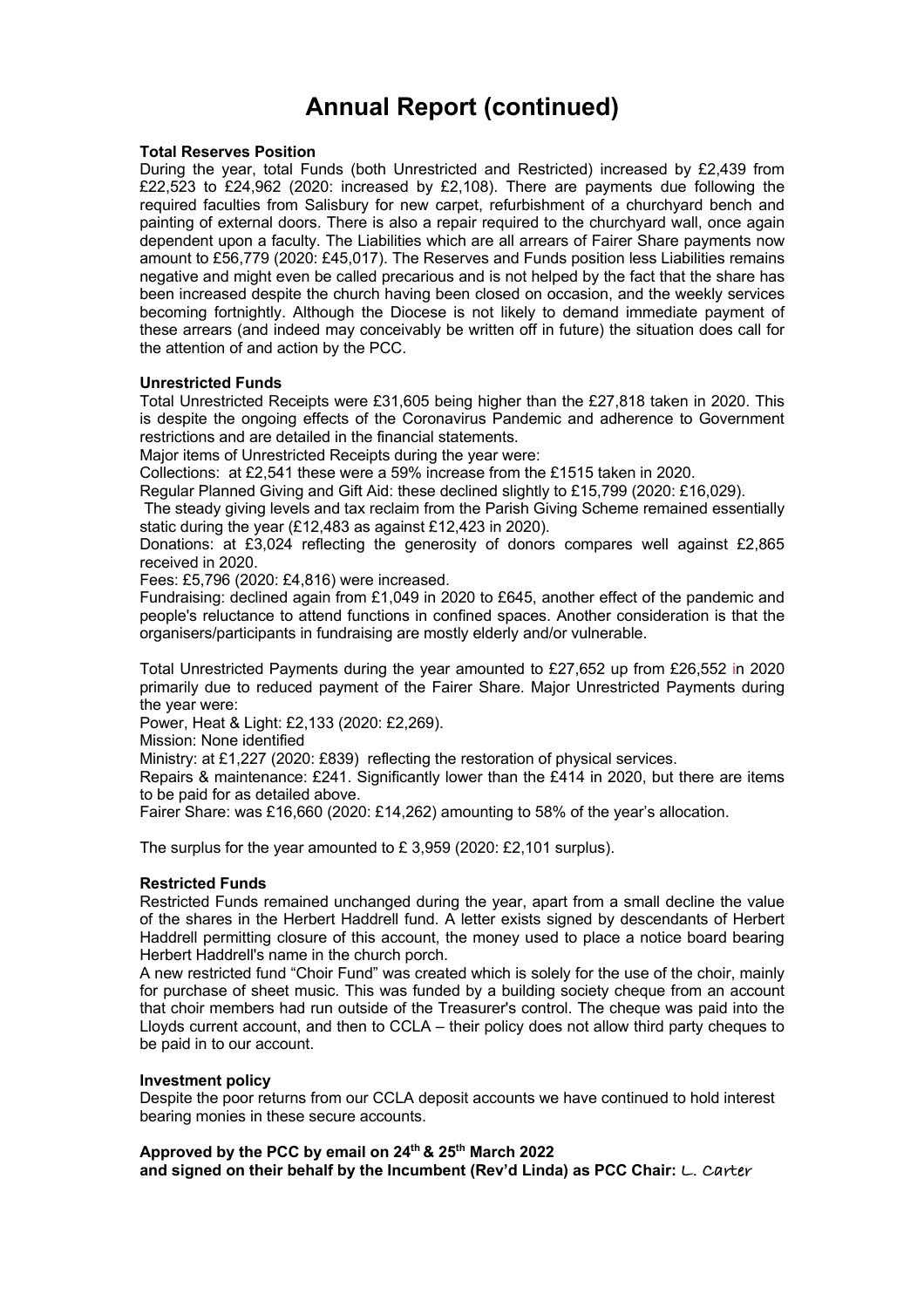# **Independent Examiner's report to the PCC of Christ Church, Derry Hill**

I report on the accounts of the church for the year ended 31 December 2021, which are set out on the following pages.

### **Respective Responsibilities of the Trustees and Examiner**

The church's trustees are responsible for the preparation of the accounts. The church's trustees consider that an audit is not required for this year under section 144(2) of the Charities Act 2011 (the 2011 Act) and that an independent examination is needed.

It is the independent examiner's responsibility:

- To examine the accounts (under section 145 of the 2011 Act);
- To follow the procedures laid down in the General Directions given by the Charity Commissioners (under section 145 (5)(b) of the 2011 Act); and
- To state whether particular matters have come to my attention.

### **Basis of Independent Examiner's Report**

My examination was carried out in accordance with the General Directions given by the Charity Commission.

An examination includes a review of the accounting records kept by the charity and a comparison of the accounts with those records. It also includes consideration of any unusual items or disclosures in the accounts and seeking explanations from the trustees concerning any such matters.

The procedures undertaken do not provide all the evidence that would be required in an audit, and consequently no opinion as to whether the accounts present a "true and fair view" and the report is limited to those matters set out in the statement below.

### **Independent Examiner's statement**

In connection with my examination, no matter has come to my attention:

- 1. Which gives me reasonable cause to believe that in any material respect the requirements:
	- To keep accounting records in accordance with section 130 of the 2011 Act; and

• To prepare accounts which accord with the accounting records and comply with the accounting requirements of the 2011 Act have not been met; or

**2.** To which, in my opinion, attention should be drawn in order to enable a proper understanding of the accounts to be reached.

**Independent Examiner:** Mr John Kilbee MA, FCA Date signed: 10<sup>th</sup> March 2022 Downs View, Goatacre, Calne, Wilts SN11 9HY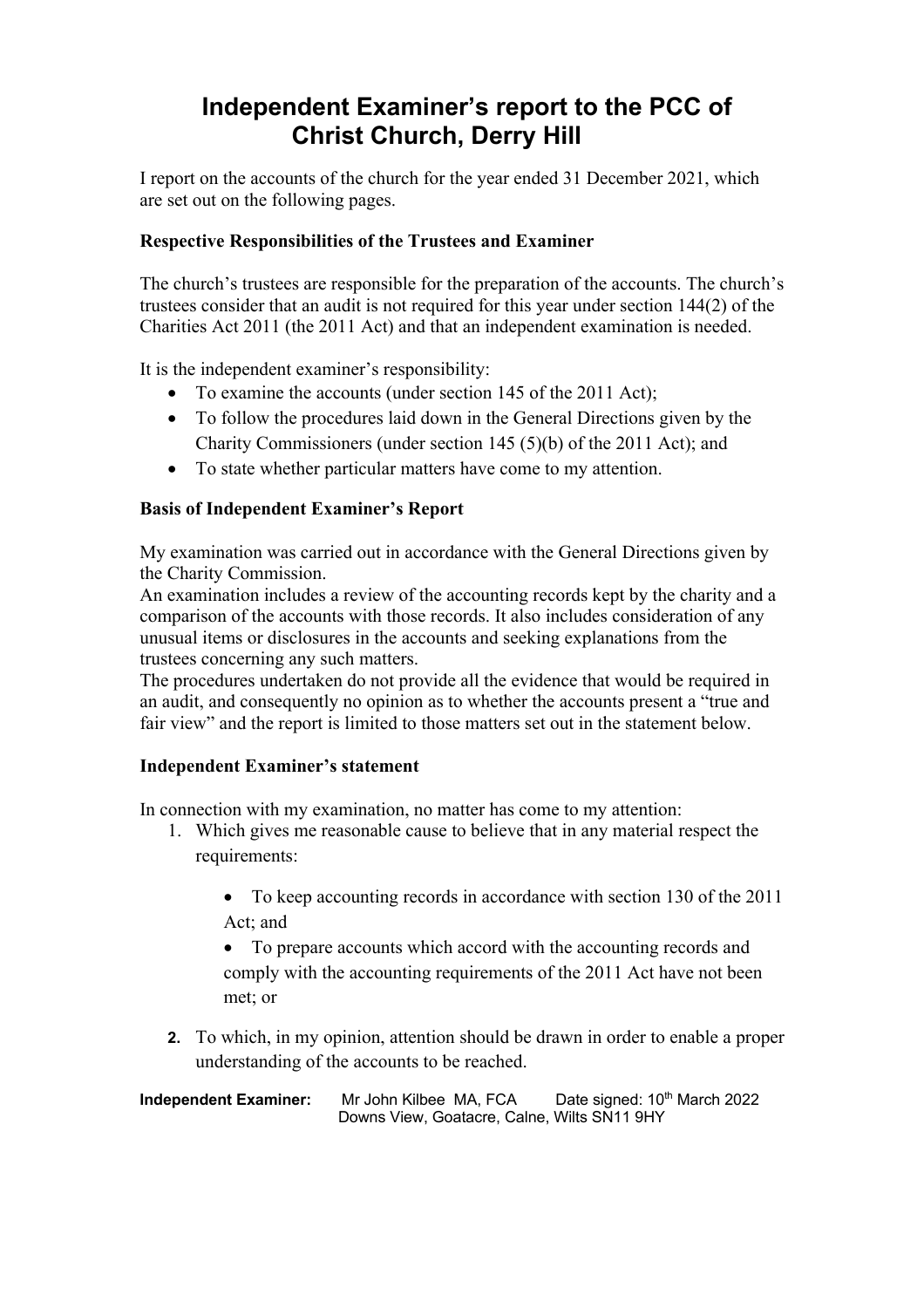## **Christ Church, Derry Hill Financial Statements for the Year Ended 31st December 2021**

## **Receipts & Payments Accounts – General (Unrestricted) & (Restricted) Accounts**

|                                                                                                                  | <b>Unrestricted</b><br>General     | <b>Restricted</b><br><b>Funds</b> | <b>Total</b><br><b>Funds</b>       | <b>Total</b><br><b>Funds</b>       |
|------------------------------------------------------------------------------------------------------------------|------------------------------------|-----------------------------------|------------------------------------|------------------------------------|
|                                                                                                                  | 2021                               | 2021                              | 2021                               | 2020                               |
|                                                                                                                  | £                                  | £                                 | £                                  | £                                  |
| <b>Receipts</b>                                                                                                  |                                    |                                   |                                    |                                    |
| All Giving and Gifts to the Church<br>Collections<br>Regular Planned Giving (inc Gift Aid)<br>Donations<br>Total | 2,541<br>15,799<br>3,024<br>21,364 |                                   | 2,541<br>15,799<br>3,024<br>21,364 | 1,515<br>16,029<br>2,865<br>20,409 |
| Fees                                                                                                             | 5,796                              |                                   | 5,796                              | 4,816                              |
| Fundraising                                                                                                      | 645                                |                                   | 645                                | 1,049                              |
| Activities                                                                                                       | 445                                |                                   | 445                                | 455                                |
| Magazine (net)                                                                                                   | 1,495                              |                                   | 1,495                              | 835                                |
| <b>Interest and Dividends</b>                                                                                    | 10                                 |                                   | 10                                 | 65                                 |
| Other                                                                                                            | 310                                |                                   | 310                                | 189                                |
| <b>Total Receipts</b>                                                                                            | 30,065                             |                                   | £ 30,065                           | £ 27,818                           |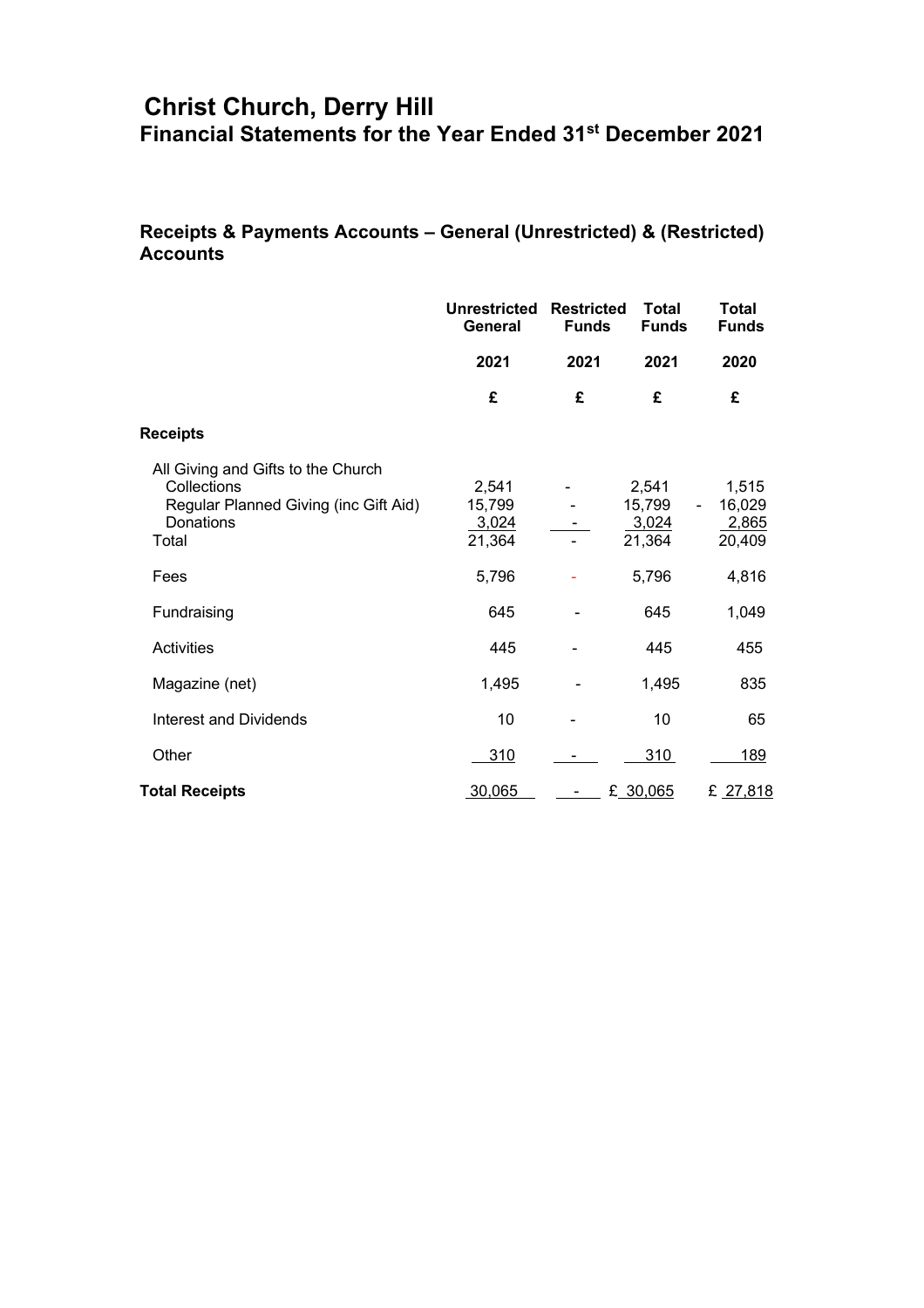## **Christ Church, Derry Hill Financial Statements for the Year Ended 31st December 2021**

## **Receipts & Payments Accounts – General (Unrestricted) & (Restricted) Accounts (continued)**

|                                                                                     | <b>Unrestricted Restricted</b><br>General        | <b>Funds</b> | <b>Total</b><br><b>Funds</b>                        | <b>Total</b><br><b>Funds</b>            |
|-------------------------------------------------------------------------------------|--------------------------------------------------|--------------|-----------------------------------------------------|-----------------------------------------|
|                                                                                     | 2021                                             | 2021         | 2021                                                | 2020                                    |
|                                                                                     | £                                                | £            | £                                                   | £                                       |
| <b>Payments</b>                                                                     |                                                  |              |                                                     |                                         |
| <b>Church Activities</b><br>Ministry<br>Mission<br>Power, Heat & Light<br>Insurance | 1,097<br>2,133<br>2,825                          |              | 1,097<br>$\overline{\phantom{0}}$<br>2,133<br>2,825 | 839<br>$\blacksquare$<br>2,269<br>3,054 |
| Giving to other charities<br><b>Church Running Expenses</b><br><b>Sundries</b>      | $\mathbf{0}$<br>2,275<br>$\frac{34}{2}$<br>8,364 |              | $\Omega$<br>2,275<br>$\frac{34}{2}$<br>8,364        | 338<br>2,305<br>$-34$<br>8,839          |
| Diocesan Fairer Share (Note 5)                                                      | 16,600                                           |              | 16,600                                              | 14,262                                  |
| Fees                                                                                | 777                                              |              | 777                                                 | 2,192                                   |
| Repairs & maintenance                                                               | 241                                              |              | 241                                                 | <u>414</u>                              |
| <b>Total Payments</b>                                                               | 25,982                                           |              | £25,982                                             | £ 25,717                                |
| Receipts & Payments - Surplus/(shortfall)                                           | 4,083                                            |              | 4,083                                               | 2,101                                   |
| Investments value movement (Note 3)                                                 |                                                  | (13)         | (13)                                                | $\overline{7}$                          |
| <b>Transfers (Note 4)</b>                                                           | (142)                                            | $142$        | $\sim$ 10 $\pm$                                     |                                         |
| <b>Net movements during 2021</b>                                                    | 3.941                                            | 129          | £4,070                                              | £ 2,108                                 |
| <b>Total Reserves &amp; Funds (Note 3)</b>                                          |                                                  |              |                                                     |                                         |
| Balances as at 1 <sup>st</sup> January 2021                                         | 9,243                                            | 13,290       | £ 22,523                                            | £20,415                                 |
| Balances as at 31 <sup>st</sup> December 2021                                       | 13,184                                           | 13,419       | £ 22,523                                            | £22,523                                 |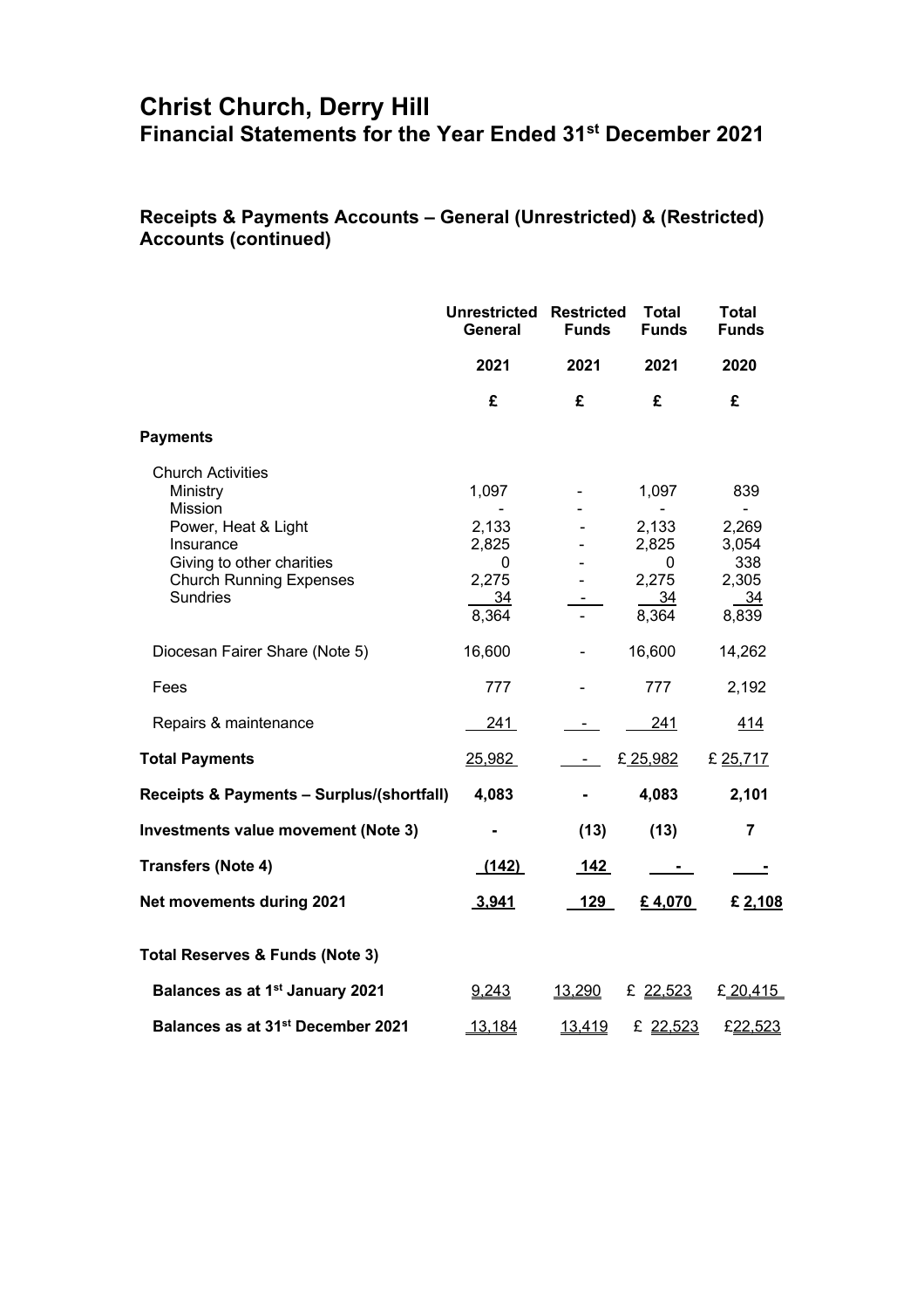## **Christ Church, Derry Hill Financial Statements for the Year ended 31st December 2021**

### **Statement of Assets and Liabilities as at 31st December 2021**

|                                                                                   |                | 2021             |                | 2020                  |
|-----------------------------------------------------------------------------------|----------------|------------------|----------------|-----------------------|
| <b>Bank and Deposit Accounts</b>                                                  | £              |                  | £              |                       |
| <b>Current Accounts</b><br>Main<br>Magazine<br>Total                              | 8,836<br>3,552 | 12,388           | 6,397<br>2,057 | 8,454                 |
| CCLA (interest bearing)<br>Main<br><b>Total Bank Current and Deposit Accounts</b> | £              | 14,049<br>26,437 |                | 13,900<br>£<br>22,354 |
| <b>Other Assets</b>                                                               |                |                  |                |                       |
| Herbert Haddrell Bequest held at CCLA                                             |                |                  |                |                       |
| Valuation as at 31.12.20 (Note 5)                                                 | £              | <u> 156</u>      |                | £ 169                 |
| Liabilities<br>Arrears of Diocesan Fairer Share (Note 6)                          |                | £ 56.779         |                | £ 45,017              |

### **Notes to the Accounts:**

- 1. The financial statements of the PCC have been prepared in accordance with the Church Accounting Regulations 2006 using the Receipts & Payments basis (or Cash Accounting).
- 2. The following assets are recognised but not necessarily valued in the Statement of Assets and Liabilities: movable church furnishings.
- 3. **Total Reserves & Funds** are made up as follows:

|                                            | 2021  |  | 2020  |  |
|--------------------------------------------|-------|--|-------|--|
|                                            |       |  |       |  |
| <b>Unrestricted Funds</b>                  |       |  |       |  |
| <b>General Reserves</b>                    |       |  |       |  |
| Balance as at 1 <sup>st</sup> January 2021 | 9.243 |  | 7.142 |  |
| Surplus/(shortfall) for the year           | 3,941 |  | 2.101 |  |
| Balance as 31 <sup>st</sup> December 2021  |       |  |       |  |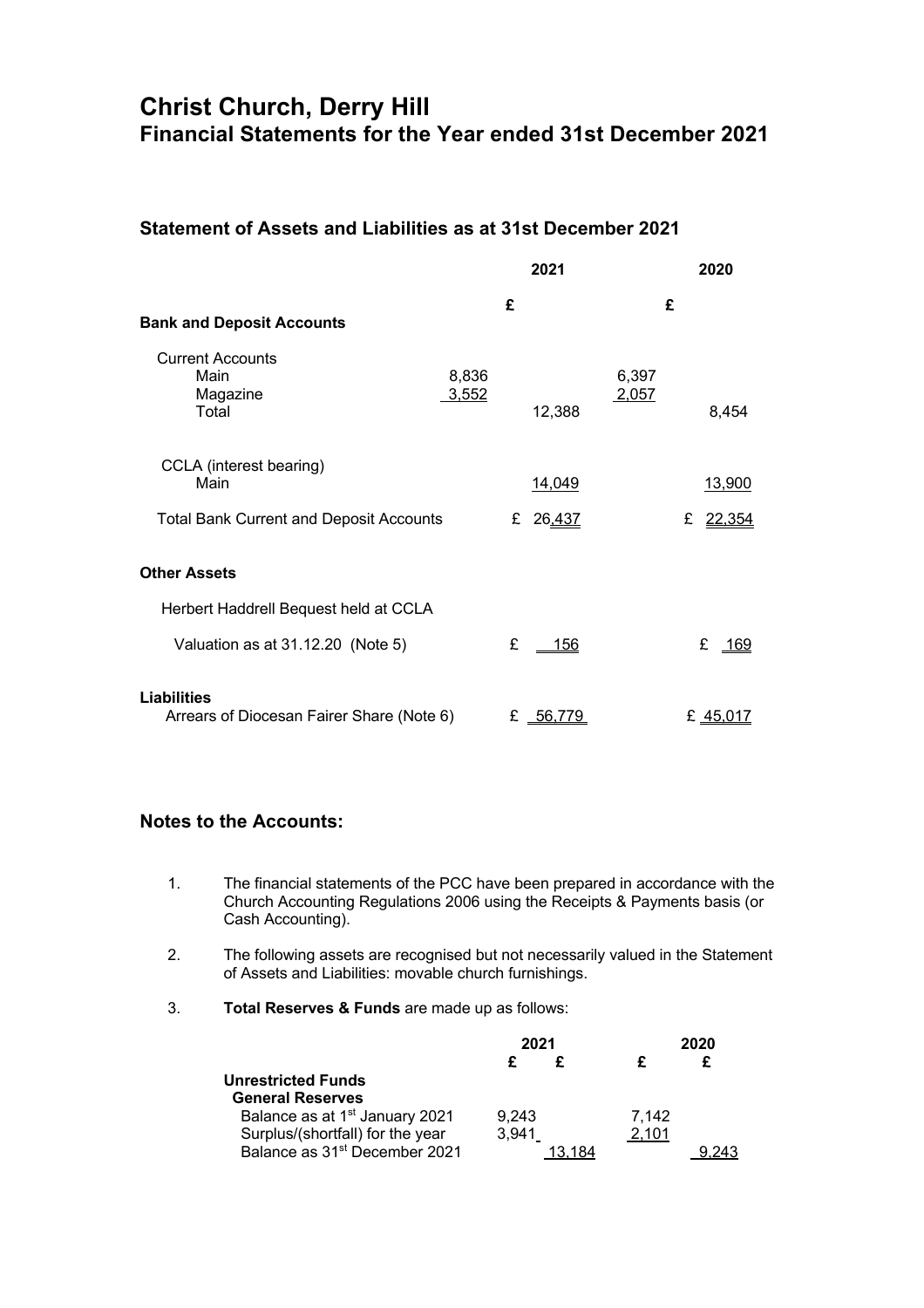## **Christ Church, Derry Hill Financial Statements for the Year ended 31st December 2021**

### **Notes to the Accounts (continued):**

| <b>Restricted Funds</b><br><b>Fabric Fund</b>    |             |             |
|--------------------------------------------------|-------------|-------------|
| Balance as at 1 <sup>st</sup> January 2021       | 379         | 379         |
| Surplus/(shortfall) for the year                 |             |             |
| Balance as 31 <sup>st</sup> December 2021        | 379         | 379         |
| <b>Organ Fund</b>                                |             |             |
| Balance as at 1 <sup>st</sup> January 2021       | 3,706       | 3,706       |
| Surplus/(shortfall) for the year                 |             |             |
| Balance as 31 <sup>st</sup> December 2021        | 3,706       | 3,706       |
| <b>Arnold Legacy</b>                             |             |             |
| Balance as at 1 <sup>st</sup> January 2021       | 1,500       | 1,500       |
| Surplus/(shortfall) for the year                 |             |             |
| Balance as 31 <sup>st</sup> December 2021        | 1,500       | 1,500       |
| <b>Beint Legacy</b>                              |             |             |
| Balance as at 1 <sup>st</sup> January 2021       | 7,536       | 8,796       |
| Surplus/(shortfall) for the year                 |             | (1,260)     |
| Balance as 31 <sup>st</sup> December 2021        | 7,536       | 7,536       |
| <b>Herbert Haddrell Bequest</b>                  |             |             |
| Balance as at 1 <sup>st</sup> January 2021       | 169         | 162         |
| Movement during the year                         | (13)        |             |
| Balance as 31 <sup>st</sup> December 2021        | 156         | 169         |
| <b>Choir Fund</b>                                |             |             |
| Balance as at 1 <sup>st</sup> January 2021       | 0           |             |
| Surplus/(shortfall) for the year                 | 142         |             |
| Balance as 31 <sup>st</sup> December 2021        | <u> 142</u> |             |
| <b>Total Restricted Funds</b>                    |             |             |
| Balance as at 1 <sup>st</sup> January 2021       | 13,290      | 13,283      |
| Movement for the year                            | 129         | 7           |
| Balance as at 31 <sup>st</sup> December 2021     | 3.419       | 13.290      |
|                                                  |             |             |
| <b>Total Unrestricted &amp; Restricted Funds</b> |             |             |
| Balance as at 1 <sup>st</sup> January 2021       | 22,523      | 20,415      |
| Movement for the year                            | 4070        | 2,108       |
| Balance as at 31 <sup>st</sup> December 2021     | 26,593<br>£ | £<br>22,523 |

- 4. During 2021 £142 was transferred from the General Account to CCLA in respect of a new Choir Fund (Restricted).
- 5. During 2021, Derry Hill PCC paid £16,600 of its Fairer Share allocation of £28,362 to DBF, Salisbury (2020 Fairer Share paid £14,262). This leaves total Fairer Share arrears of £56,779 (2020: £45,017).